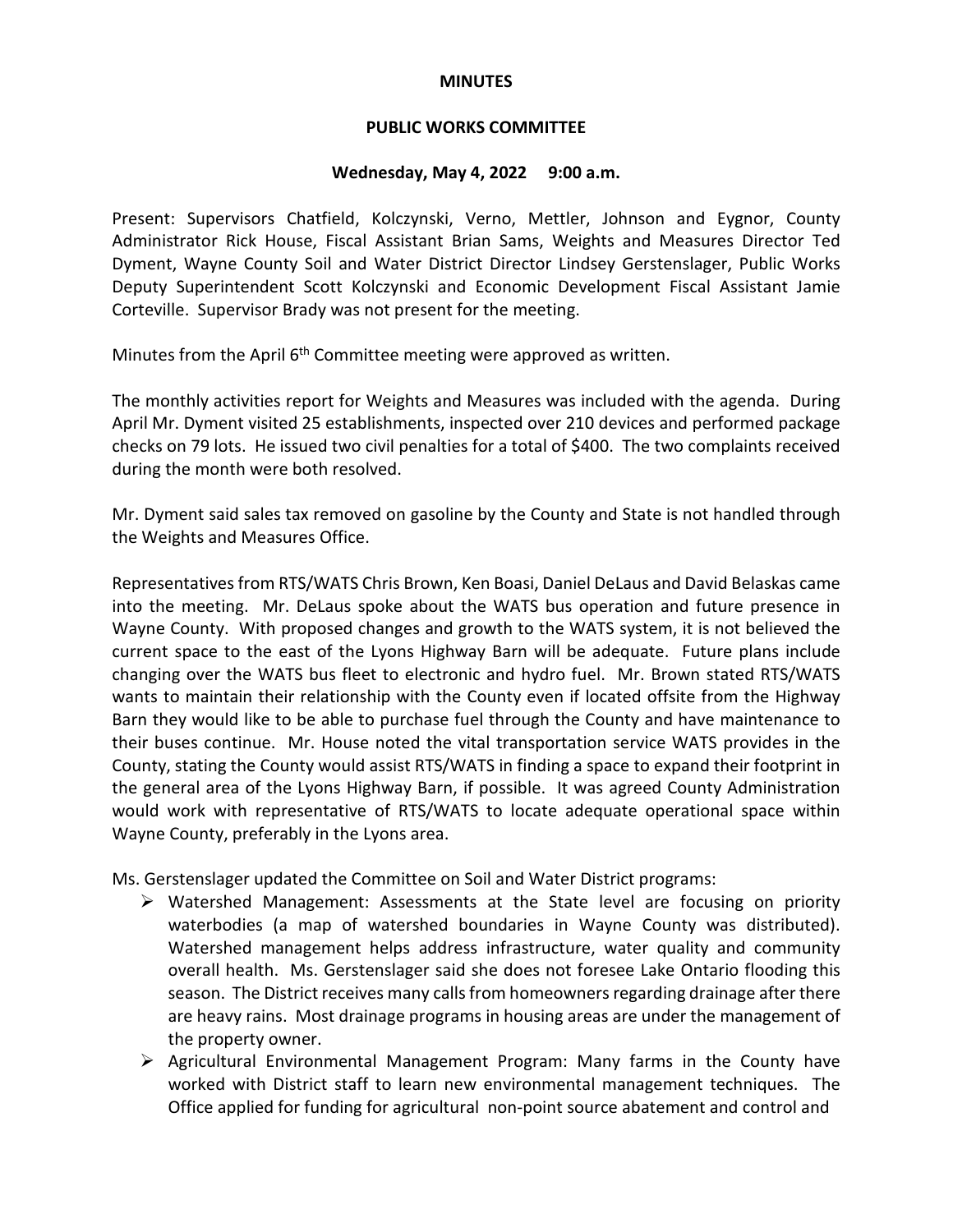- $\triangleright$  REDI Project on Blind Sodus Bay: The New York State Department of Conservation sent a Notice of Complete Application for the Western Bluff Project; a comment period is now taking place. The District resubmitted comments on the Blind Sodus Bay Eastern Barrier Bar Project to DEC. There is concern with access to work on this program as there is no site in Wayne County. Ms. Gerstenslager said she has been in contact with Senator Helming's and Assemblyman Manktelow' s Offices to see if they can assist with entrance through Fairhaven State Park.
- $\triangleright$  REDI Project on Port Bay: The milestone package has been developed and will be sent to the REDI Commission by May 10<sup>th</sup> for review; once approved the permitting package will be submitted to regulation agencies. A meeting isscheduled with District Representatives and the Department of Environmental Conservation and Wildlife Management to discuss the project. Ms. Gerstenslanger said she made the REDI Commission aware of cost overruns for these projects. Planning for all three projects will continue, as will the District's efforts to find State and/or Federal funds to offset the unanticipated cost.

The Committee was informed the Soil and Water Conservation District received notice they will be receiving \$500,000 to improve water flow and roadway management of Beaver Creek in the Town of Huron.

The following transmittals were presented for the Public Works Department:

--Authorization to declare three vehicles and other items in the Department surplus and sell through public auction. Approved 4-0.

--Authorization to create Highway Projects for 2022 totaling \$345,000; these projects will be paid in total with CHIPS funds. Approved 4-0.

--Authorization for the Chairman of the Board to sign a contract with JEMCO Water Treatment Services for County HVAC equipment for a price not to exceed \$5,100. This service was put out to bid. Approved 4-0.

--Authorization to amend the Buildings and Grounds budget for the purchase of a pick-up truck with plow for a cost of \$49,123. Scott Kolczynski noted the Department's 2022 budget included \$38,000 for this purchase; however, cost estimates from State bid came in much higher ad a transfer is needed. Approved 4-0.

--Authorization for the Chairman of the Board to sign a five-year renewal lease with Wayne County Soil and Water Conservation District for office and shop space. The District provides maintenance on the building in lieu of a rent payment. Approved 4-0.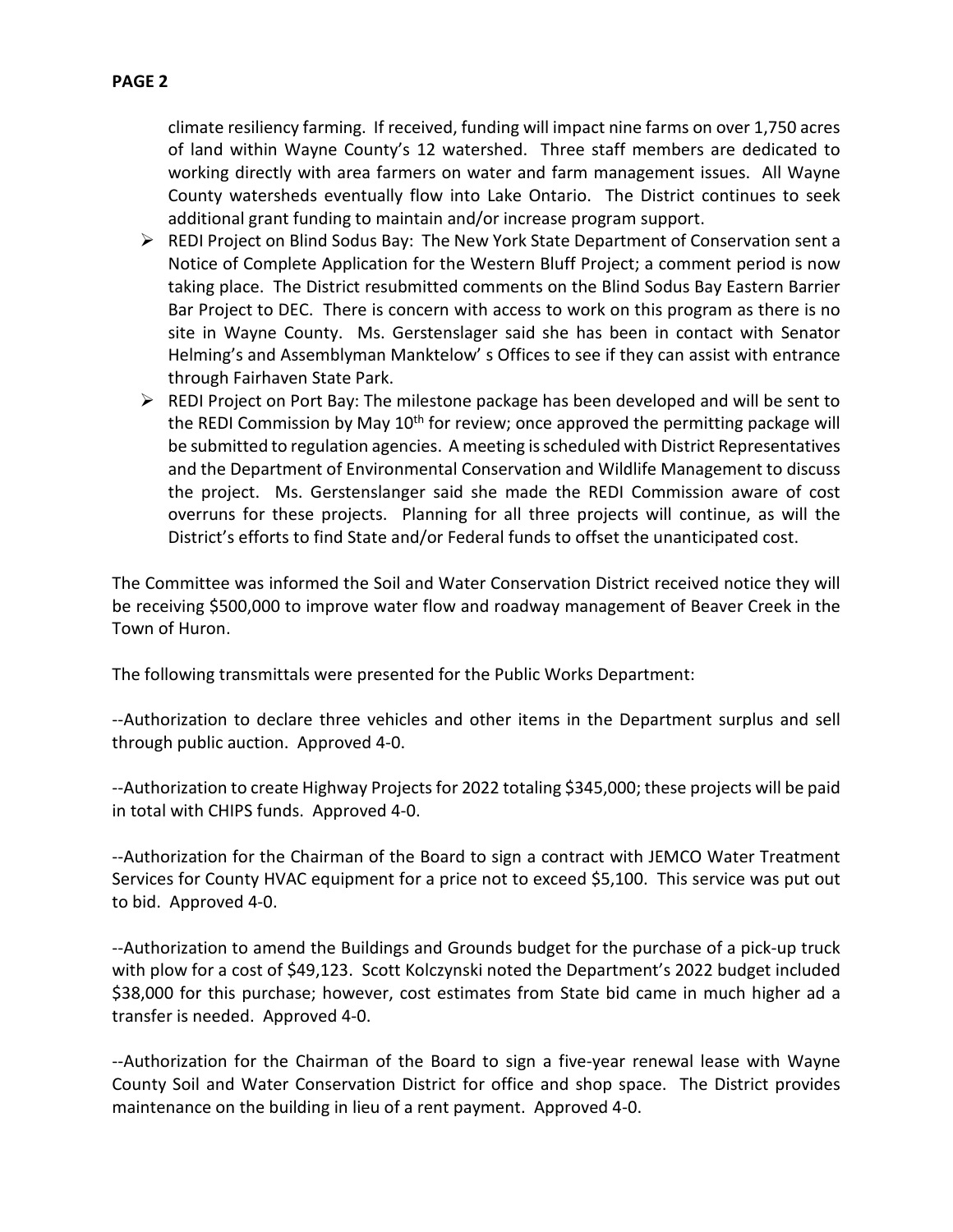## **PAGE 3**

--Authorization to award the bid for the Court House turret restoration project. The low and only bid received from CSTM Corp was for \$268,000. The budget for the project was \$175,000; the unanticipated cost of the project will come from Unassigned Fund Balance. Mr. House said this work needs to be done, as there is leaking into the Court House. Approved 4-0.

--Authorization to set the date for a public hearing to amend Local Law # 5-85 regarding the parking lot on the north side of the County building located at 9 Pearl Street in Lyons. Due to the age of the existing local law many of the designated parking spaces are no longer required and new ones are. Approved 4-0.

The County's five-year Capital Plan was reviewed. The total cost of the five-year plan is \$59 million with roughly a 50/50 split between local and non-local funding. Some of the projects/purchases in the plan were noted:

- $\geq$  2023--Replace Savannah Pole Barn \$1 million, purchase of rubber tired excavator \$275,000, purchase of 10-wheel dump truck \$200,000 and multiple road and bridge projects totaling \$4.6 million. Scott Kolczynski questioned continued use of the Savannah Highway Barn, as the existing brick building is very old and in need of many repairs. He will begin looking at constructing a pole barn at the site. ARPA funds will be utilized to replace the elevator in the Court House.
- $\geq 2024$  Upgrade Jail fire alarm system \$150,000, replace roof at Hall of Justice \$1 million, boiler and air conditioning replacement at 159 Montezuma Street \$250,000, driveway and parking lot paving improvements at various County locations \$250,000. An unknown price for the purchase of the Health Services Building, purchase two patrol trucks for Highway Department \$190,000, purchase lowboy trailer \$90,000, purchase tracked excavator \$170,000, multiple road and bridge projects totaling \$6.2 million and replacement of outdated security cameras in County buildings \$120,000. If the County would be totally responsible for the replacement cost of their building at 159 Montezuma Street, or if Wayne CAP should pay this expense, as they occupy that building, was questioned. That Agency will once again be asked if they are interested in purchasing the building.
- $\geq 2025$ —Replace windows in the Court House \$500,000, replace Jail K-Building \$350,000, make improvements to Health Services Building \$600,000, replace HVAC system in Health Services Building \$1,250,000, purchase dual drum roller \$200,000, purchase wheel loader \$275,000, various road and bridge projects \$4,825,000 and replace outdated security cameras \$120,000. Scott Kolczynski noted replacement cost for the Jail K-Building has been carried over in the Capital Plan for many years, but has not occurred.
- 2026—Improvements to Court House interior \$500,000, replace K-Building at Jail \$15 million, replace roof at Health Services Building \$1.2 million, replace roof at 159 Montezuma Street Building \$300,000, improvements to County driveways and parking lots \$250,000, purchase 10-wheel dump truck \$210,000, purchase two 6-wheel dump trucks \$170,000 and multiple road and bridge replacements/improvements \$4,730,000.